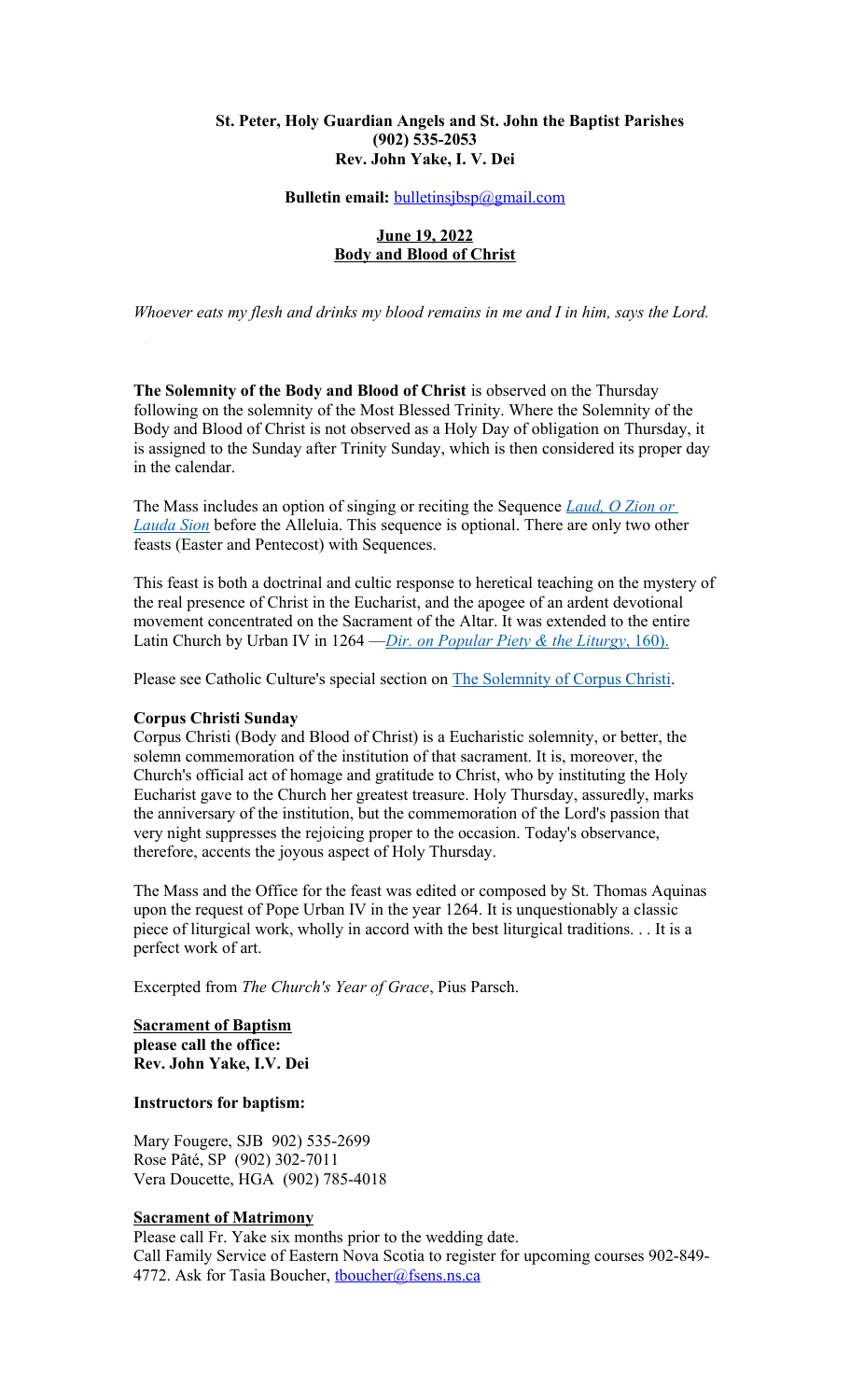#### **Weekday Masses**

**Please note:** There will be no Mass at SJB on Tuesday, June 21, 2022. Thursday, June 23 is the Nativity of St. John the Baptist, patron of our parish. Holy Mass is at 4:00PM in the church.

**Wednesday, June 22, 2022 SP 9:00 AM + Jessie Elizabeth O'Handley Thursday, June 23, 2022 SJB 4:00 PM Feast of St. John the Baptist Friday, June 24, 2022 HGA 11:00 AM Saturday, June 25, 2022 SH 4:00 PM HGA 5:30 PM + Margaret & Richard Sampson Sunday, June 26, 2022 SJB 9:00 AM \*Mass for the living -Rebecca Stone SP 10:30 AM Receipts Holy Guardian Angels June 11, 2022** Envelopes & Loose \$796.00 Candles 49.15 Dues 20.00 **Total \$ 865.15 St. John the Baptist June 12, 2022**  Envelopes & Loose \$715.00 Cemetery 130.00 **Total \$ 845.00 St. Peter's June 12, 2022** Envelopes & Loose \$970.00 Cemetery Fund 105.00 Cemetery Road Upgrade 50.00 **Total 5 1,125.00** 

**10ffice of the Bishop** Diocese of Antigonish 168 Hawthorne Street, P.O. Box 1330 Antigonish, NS B2G 2L7 Chancery 902-863-3335 / Fax 902-863-0037 Residence 902-863-1557 E-mail: bishopkirkpatrick@dioceseofantigonish.ca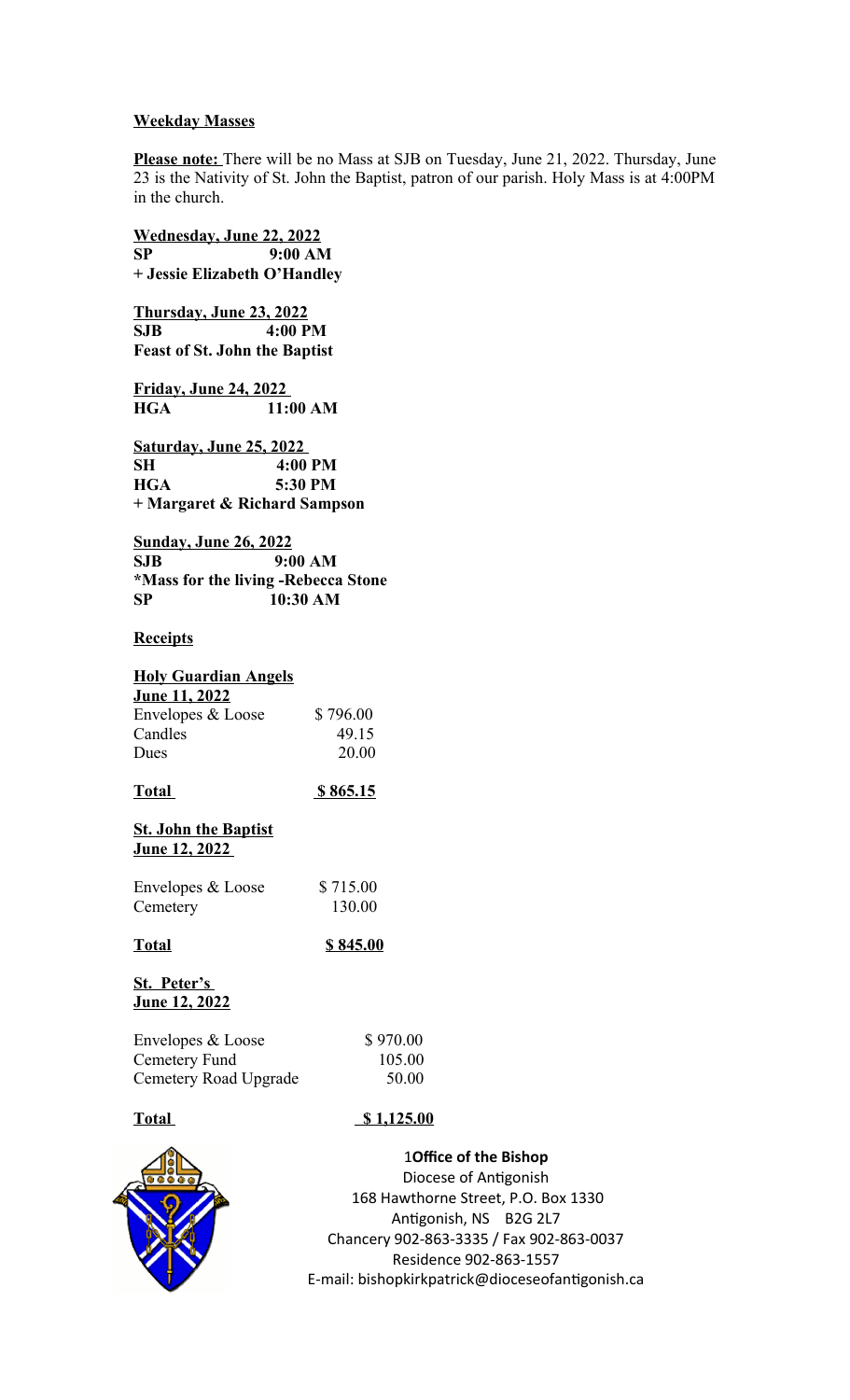June 11, 2022 (Feast of St. Barnabas – 'man of encouragement')

My Dear Clergy and Faithful

It has been a long and difficult journey to reach this point. The debt obligation of the Diocese of Antigonish necessary to settle the class action lawsuit has been extinguished and no further property sales will be required for settlement of the debt. We are most grateful to so many people and parishes who sacrificed their time, talent, and resources to assist us with this tremendous debt. There are too many people to thank by name, our lawyers, realtors, parish communities, and members of various diocesan committees who worked tirelessly. Our thanks to the Sisters of St. Martha for their generosity. Our thanks to Archbishop Brian Dunn, my predecessor who provided such leadership and oversight.

Now property sales will proceed as intended by Canon Law. Parishes can sell properties as long as they receive permission from the diocese. You will need to use our realtors, since we have developed the expertise to sell land at a fair market value. Once a sale is finalized, all costs of the sale, i.e., legal fees, commissions, migration, etc., as well as any outstanding receivables owing to the Diocese will be paid from the proceeds of the sale. Remaining funds will be then paid to the Parish.

Thank you for your generosity and service to our diocese.

Fraternally in Christ,

+ Wayne Kirkpatrick

Bishop Wayne Kirkpatrick

# **Death of the mother of Rev. A. Asor, O.S.A.**

*PERLA NEO ASOR* died on Wednesday, June 15, 2022. May her soul rest in peace and the Lord give consolation to the family and loved ones during this time of mourning.

# **COMMUNITY EVENTS**

**SH:** 1: **The outdoor Mass at Our Lady of Guadalupe Shrine** will be held on Sunday July  $10<sup>th</sup>$  at 2pm. This mass will take place in front of the Shrine, behind Sacred Heart Church in Johnstown, please bring your own chair.

2: **An Eat-in or Take-out Strawberry** Festival will be held on Sunday July 10<sup>th</sup>, from 2:00 pm – 5:00 pm. Lots of Biscuits, Bonnach, Oat cakes/Strawberries and Tea.

3. **The Johnstown Landing Artisan & Farmers Outdoor Market**: Dates: June 18. July 2, 16, 30, August 13, 27, September 10, 24, October 8 The location is directly across from the Johnstown Parish Hall located at 15290 Highway 4 in Johnstown. The outdoor market will run bi weekly starting Saturday June 4th ending the season on Saturday October 8th, 2022.

**HGA:** Acadian Festival meeting will be held on Sunday July 3 @ 1pm. There's less than a month and we are still looking for volunteers. If you can help out please attend this meeting as it will be our last. Should you want to help out but cannot make the meeting please contact Nicole 902 293-6651 or Raymonde 902 587-2675 or 902 227- 8552.

**HGA:** In conjunction with 'The Virtual Nationwide Rosary for the Family', our HGA church will be open on Sunday, June 19 from 1-4pm for anyone who would like to pray the Holy Rosary (privately) for the Family. Please feel welcome to stop in at any time between 1-4pm.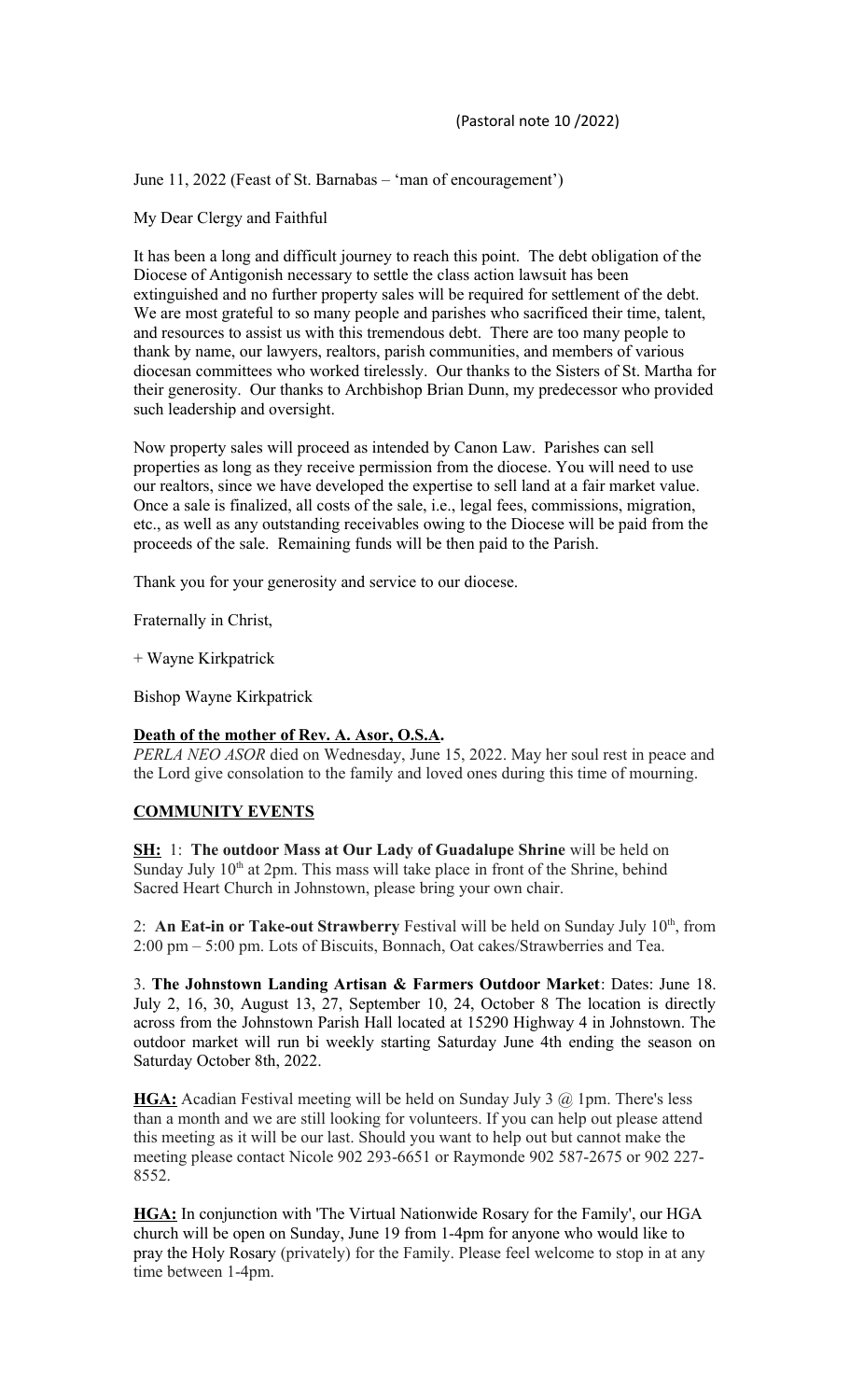**HGA:** On Friday, June 24, the Feast of the Sacred Heart of Jesus, our HGA parish invites you to join us at 10:15 am to offer the Holy Rosary publicly for our priests. This venture is part of the Global Rosary Relay for Priests. (See bulletin notice for more info.)

Our regular weekday Mass will follow at 11 am. Everyone is welcome.

**HGA:** A mass of the resurrection will be held for our beautiful mom, Beatrice Gracie-Pottie, formerly of L'Ardoise on Tuesday July 5th  $(a)$  2 pm at The Holy Guardian Angels Parish in L'Ardoise with burial to follow. A luncheon will follow at the Community Centre. United in Marriage in 1958 and death in 2022 on this very special day. Our deepest heartfelt gratitude to all for assisting us. We respectfully request you wear masks. Kindest Regards, Wanda, Paula and Brenda Gracie.

# **Knights of Columbus Yard Sale**

**CHANGE OF DATE:** The sale will be on **June 25th and 26th from 9:00 AM to 4:00 PM**. Donations of goods will be accepted and maybe some help as **"Many hands make light work." Will be held at glebe house parking lot.**

**For all parishes:** The Richmond Co. Men's Choir is actively singing again. The men sing in a different parish in Richmond Co. one **Sunday/Saturday** of each month **(excluding July & August).** If you love to sing, come join us! They practice in the Louisdale Church every second week from 7:15 PM till 8:15 PM.

# **Upcoming Events**

#### **June 24**

#### **Global Rosary Relay for Priests**

Worldpriest is inviting you once again to join us on June 24 (Feast of the Sacred Heart of Jesus) in the Global Rosary Relay to pray and offer the Holy Rosary for our Beloved Priests. On this special day, the entire globe will be united in prayer for our Priests. Last year, Canada won a special award from Worldpriest for Outstanding Participation and Promotion of the Global Rosary Relay. We are hoping to multiply our numbers even more this year.

You may pray the Holy Rosary in your home, gather in your parish church, as a prayer group, etc.

For more information about Worldpriest/The Global Rosary Relay, please see: [www.worldpriest.com](https://antigonishdiocese.us11.list-manage.com/track/click?u=46108c95b96680ff598b4aa1d&id=4f9fab1a7e&e=60939d450d)

If you are interested in joining us, please contact: Isabel Gillis (Canadian Worldpriest Representative) [4isabelgillis@gmail.com](mailto:4isabelgillis@gmail.com) 902-870-3831

**Now Open for the Season: Mother of Sorrows Pioneer Shrine Gift Shop, Mabou**

The gift shop is now open daily from 1:00 to 4:00 pm.

**Hours for the gift shop will be extended as of June 1 to 10:00 am to 4:00 pm.** The Shrine has been open for visitation throughout the winter, and remains open daily for visitation.

Thank you for your support and we look forward to seeing you again. Inquiries: 902-945-2221

# **Volunteers Invited**

# **for the Papal Visit to Canada**

Volunteering for Pope Francis' pastoral visit to Canada from July 24 to 29, 2022 can be of enormous personal, social and spiritual benefit. If you are 18 or older and willing to share your time and talents, organizers are seeking many volunteers for innumerable tasks during the papal visit, from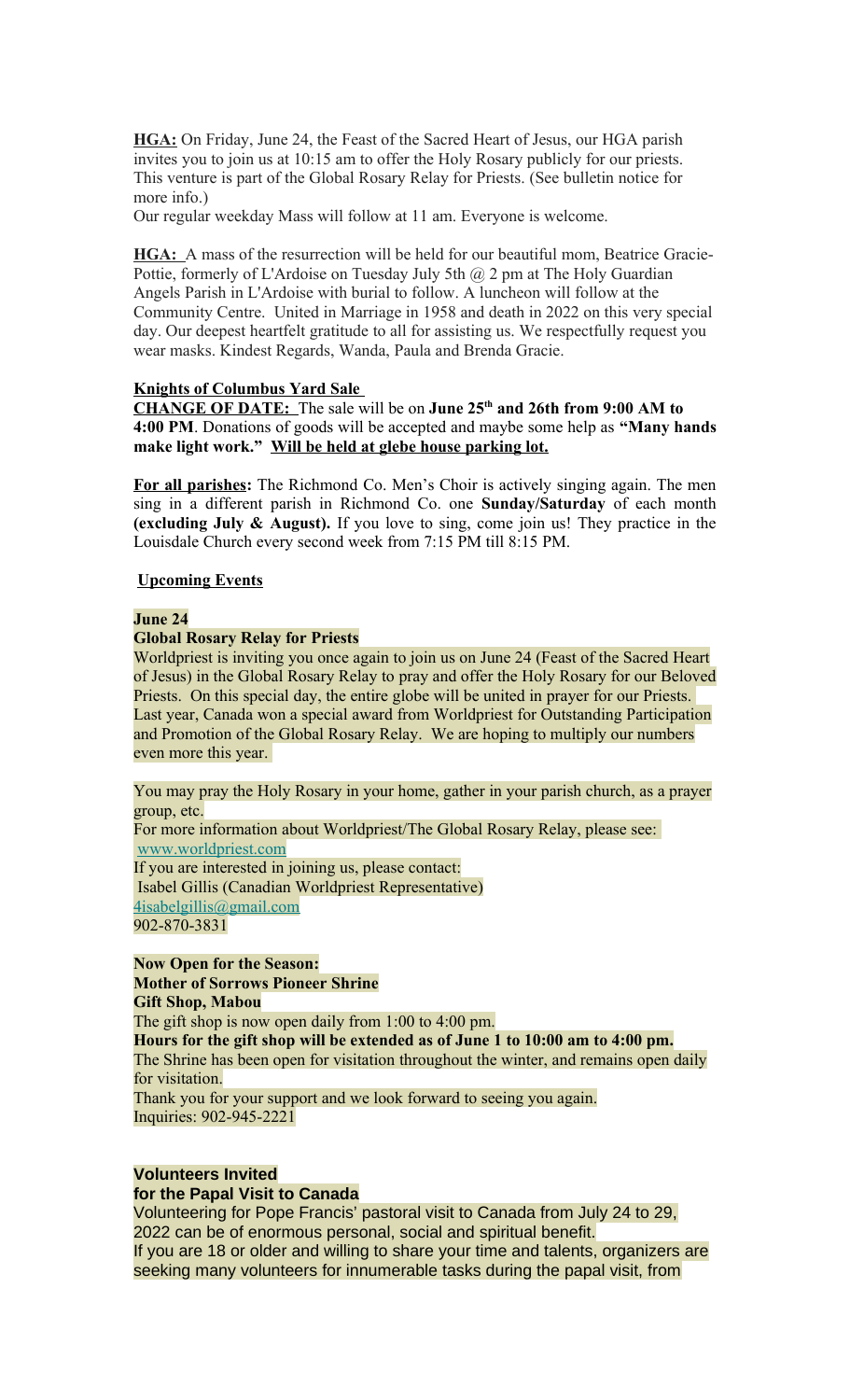greeting and directing pilgrims, to providing translation services, aiding guests with special needs and performing a variety of other roles, including posting images and messages on social media. If you are under 18, you are welcome to apply to volunteer if accompanied by a parent or guardian. **To apply, visit the website:** [https://www.papalvisit.ca/volunteer/](https://antigonishdiocese.us11.list-manage.com/track/click?u=46108c95b96680ff598b4aa1d&id=635ff3c79c&e=60939d450d)

# **Eucharistic processioncaused fire to cease!**

In 1631, a young farm girl, foolishly kindled a fire with dry hay. Because of a heavy wind, the fire spread to the town of Dronero. Every attempt to extinguish the flames proved useless. **A Capuchin friar, Maurice da Ceva, inspired by his great love of the Blessed Sacrament took the monstrance containing the large Host from the Church of St. Brigid and in procession walked to where the fire was raging. The fire at once subsided.**

The**Divine Praises**or**Laudes Divinae**is an 18th-century expiatory prayer,traditionally recited during Benediction of the Blessed Sacrament.

#### **THE DIVINE PRAISES**

Blessed be God. Blessed be His Holy Name. Blessed be Jesus Christ, true God and true Man. Blessed be the Name of Jesus. Blessed be His Most Sacred Heart. Blessed be His Most Precious Blood. Blessed be Jesus in the Most Holy Sacrament of the Altar. Blessed be the Holy Spirit, the Paraclete. Blessed be the great Mother of God, Mary most holy. Blessed be her holy and Immaculate Conception. Blessed be her glorious assumption. Blessed be the name of Mary, Virgin and Mother. Blessed be St. Joseph, her most chaste spouse. Blessed be God in His Angels and in His Saints.

Amen.

Fri, Jun 17, 2022

#### **James Schadenberg, CitizenGO**

This one is very important. **We're trying to stop the government from legalizing child euthanasia in Canada!**

The federal government has formed the Special Joint Committee on Medical Assistance in Dying (AMAD) to analyze Canada's medical assistance in dying (MAiD) laws and discuss whether to expand them…*and euthanasia for "mature minors" is one of the topics being discussed!*

The Committee released any conclusions yet, but soon our federal politicians will be taking their summer breaks until September. **This is our last chance until September to remind**